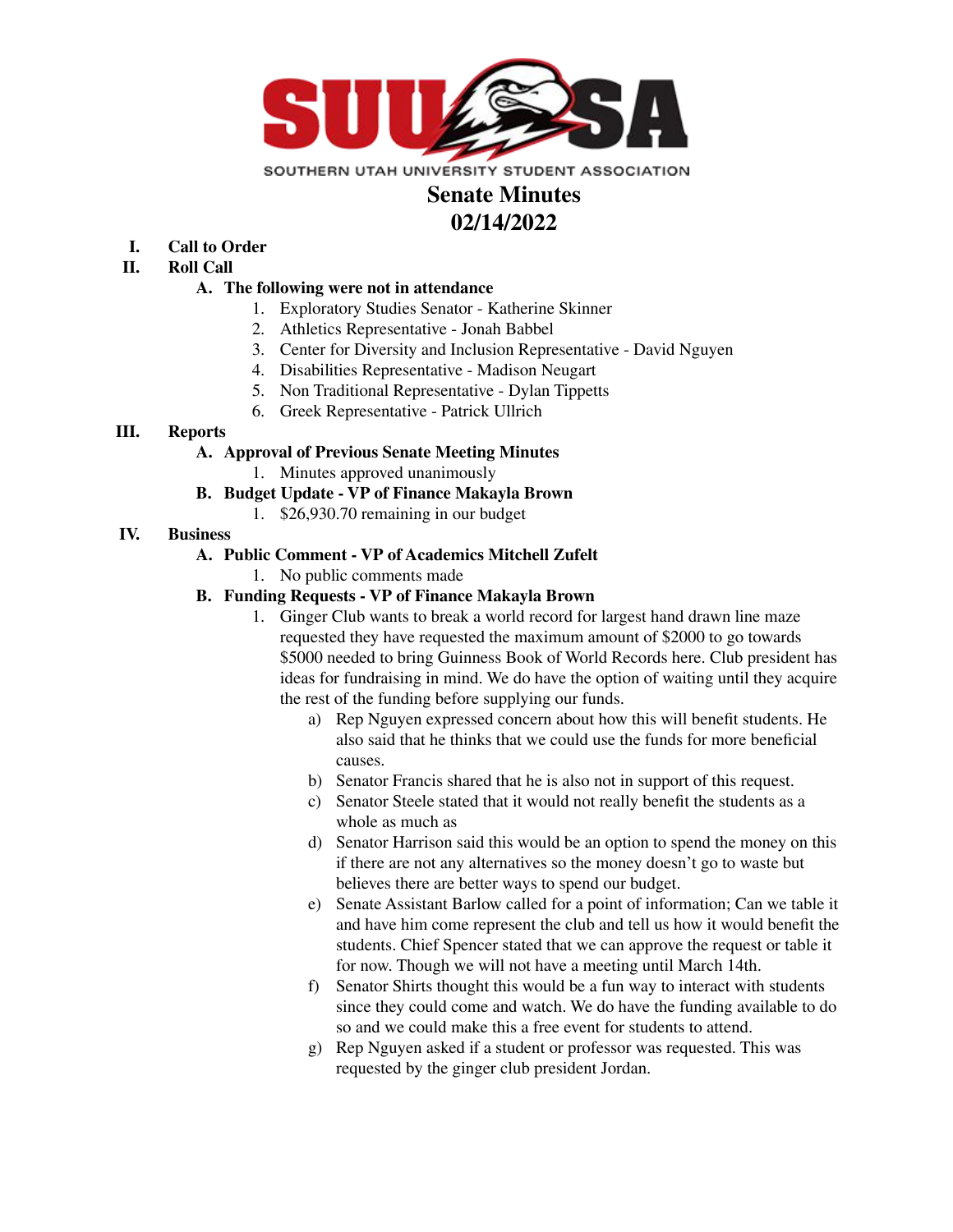

#### SOUTHERN UTAH UNIVERSITY STUDENT ASSOCIATION

- h) Senator Mercer asked if we can approve it with some requirements along with the approval. Yes we can approve it given that they do come up with the funding for it.
- i) Senator Smith believes that the president is requesting this for themselves and not to benefit the club. VP Brown added that she cannot distinguish whether this is a purposeful way to spend the money.
- j) Senator Steele said he would love for the club president to come and defend his case and would be more comfortable voting after hearing more about it.
- k) Funding request is tabled until the next meeting
- 2. The National Association for Music Educators is requesting 1,821.60 total for their trip to the conference in St. George. This would cover registration fees, travel, etc.
	- a) Senator Mercer believes we should not be paying for traveling to and from the event since he and others drove themselves. VP Brown stated the event has already happened and the department paid for it and we would be reimbursing them for these costs. It would cost \$1122.04 without travel reimbursement included.
	- b) Senator Steele doesn't think we should be reimbursing them for travel since Senator Mercer believes that all students paid for their own gas.
	- c) Approved the amount of \$1122.04 unanimously
- 3. Pacific Islander Club is having a showcase and they want to request \$2000 to use the auditorium and for other needs for rehearsal and the show. \$1950 would be used to rent out the space but the remaining would be used to pay for other needs such as costumes and other necessities.
	- a) Assistant Director Garcia is in full support of approving the requested amount but requested that rather than paying every single year we should change that this space is available for any clubs free of charge when requested far enough in advance. This has become a hurdle to clubs and students since it requires so much funding.
	- b) Rep Nguyen said that the club has worked hard to make this event happen and encourages the senate to support the club in this event.
	- c) VP Zufelt said that this is in alignment with our goal as student leaders and these students have worked hard to make this show happen and this would help those students showcase their culture.
	- d) Senator Mercer said that we could address this issue by altering student fee in the future and give the music dept more funding to allow free use of the space.
	- e) Funding request approved unanimously
- 4. The Women's Rugby Club were invited to a national qualifying tournament and requested a total of \$509 for registration, travel, hotel stay, etc. so they get a chance to represent SUU and maybe even become a nationally recognized team
	- a) Senator Francis asked for clarification of the total amount of \$509
	- b) Request approved unanimously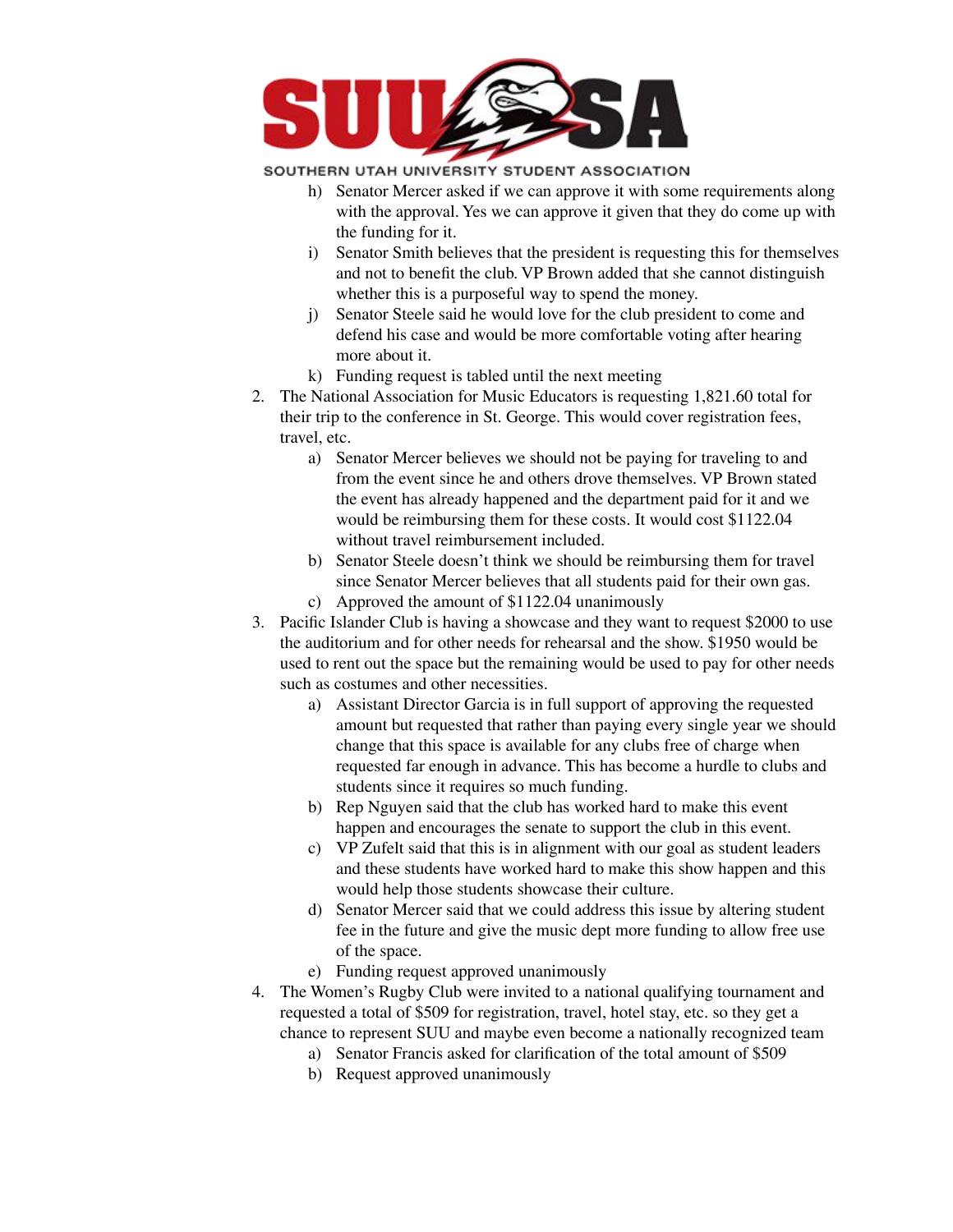

SOUTHERN UTAH UNIVERSITY STUDENT ASSOCIATION

- **C. S.B. 014 Commissioning and Original Work for SUU's 125th Anniversary - Performing and Visual Arts Senator Zachary Mercer**
	- 1. Senator Mercer read the Bill as written. Reference SB 014. Senator Mercer also thinks this will enrich the culture of our school and community as well as recognize the history of our school.
	- 2. VP Zufelt supported this bill and believes that this would be a vital way to enrich our university and make it worth our money. It would be good to create a monument and legacy to represent our school and students.
	- 3. Senator Francis questions if the amount is known with certainty and Senator Mercer stated that until there is a definite composer and piece that is an estimated cost. Senator Francis also added that this would be a meaningful way to leave a legacy here.
	- 4. VP Brown was concerned that the fee wouldn't benefit students now and wouldn't be applicable to graduating students and Senator Mercer said that this would live on forever and this does benefit students from here on until forever since it will leave a legacy.
	- 5. VP Bleak added that his high school did something similar and believes that it would create a big contribution to our school and it will benefit students greatly. He also believes it will be a legacy that we can leave behind and will benefit past and future students. He stated that this would make a wonderful parting gift to SUU from graduating class and a tribute to past alumni. Senator Mercer added that anytime anyone in the future reads or uses their music SUU will be receiving recognition for this piece since their name will be stamped on the music forever.
	- 6. Senator Steele asked if this has been discussed among students in the music department and Senator Mercer stated he received a lot of support towards the bill and this bill will be paying the composer. Senator Steele thinks that this would help create a good legacy for our university and will be worth the money.
	- 7. Crittenden asked if they did go over their budget of \$7,500 where would any additional costs come from. Senator Mercer believes that if they did go over budget he would work with the music department to find a solution.
	- 8. Senator Shirts thinks that it would be very beneficial to create this piece and fund it since it would be a great way to leave behind a legacy.
	- 9. Senator Francis supports this bill and wants to be a part of this legacy.
	- 10. Director Fitzpatrick added that this should also be memorialized that this was created in the year of 2022 to recognize who funded it and make sure they get recognition for what their student fees went towards.
	- 11. VP Washburn was wondering when this piece will be ready to be performed and if it will be ready by the 125th anniversary that is kicked off by founders week coming up soon and if not when will this be displayed. Senator Mercer added that it will be ready to be performed by fall of 2022
	- 12. Rep Nguyen stated that the students in attendance now will be served since this is an experience that can live on forever and thinks it should benefit students past present or future.